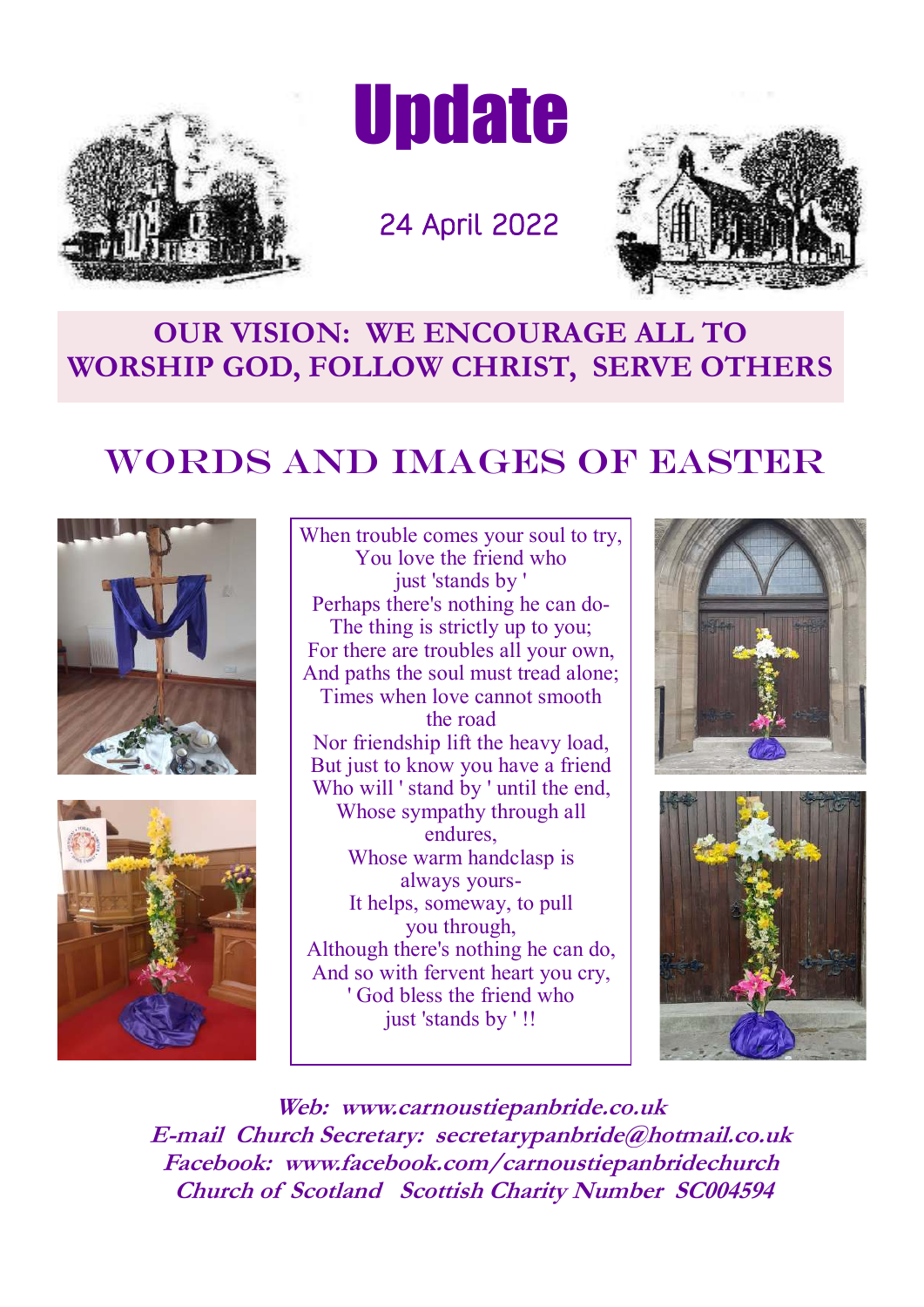## Faith

In recent weeks in church, we have been exploring the five marks of mission, Tell, Teach, Tend, Transform and Treasure. I've found this interesting and thought provoking. It has made me think about faith in general and my own in particular.

Faith? What is faith? I made a list…. here are some examples

Faith in people, faith in myself, faith in my washing machine, faith that the new recipe will turn out well, faith the sun will rise and the sun will set, faith the trees will blossom, faith in God. My list could go on….

My faith, in the religious sense, has always been a part of me. It is rooted in Christianity. I like to worship as an expression of my faith. I love church buildings whether it is a grand cathedral or a simple chapel. When I enter a church whether busy or empty a sense of peace and stillness washes over me. The music whether played on the organ or by a praise band is inspiring. I love hymns both traditional and modern. I feel like I belong.

My early childhood experiences gave me a grounding in faith. As a child in Carnoustie in the 1960s Sunday was an important day. Sunday clothes were worn. Sunday School was an important part of my Sunday and of course in the summer, was the Sunday School Picnic – off on a bus to exotic places like The Guynd! Sunday lunch at home, or very occasionally, a High Tea out somewhere, was a treat. Sunday was the day for visitors or going visiting. Sunday was a different kind of day, a special day for my family.

At Kinloch Primary School the day started with the Lord's Prayer. We either stood up to say it, chanting in unison or sat at our desks, hands clasped. I loved the Bible Stories which were a regular feature of my school days.

When I was wee my Dad, taught me to pray:

*"Jesus tender shepherd hear me, Bless thy little lamb tonight. Through the darkness be thou near me, Keep me safe till morning light."* 

He explained to me this was not about being scared of the dark, which I wasn't, but a prayer for dark times. 60 years on I still say that prayer. In my own dark times, my faith has been my sustenance. I like prayer as an expression of my faith whether it is a communal experience or an individual one.

However, to me faith is more than a set of beliefs. It is a trust in a power, a higher power – I call God. I feel this very strongly when I am outside. The everyday beauty I see around me fills me with a sense of awe and wonder and I marvel at God's creation. The vast skies with their everchanging colours and movement; the continual roll of the sea, trees in their seasonal grandeur, the dark beauty of the night sky, all instil in me a sense of belonging. The scale of these things

#### Moderator's visit to Carnoustie

The Moderator of the General Assembly will visit Angus Saturday 7<sup>th</sup> May - Monday 16<sup>th</sup> May. He will spend one day in Carnoustie.

His theme is "justice", so the programme may feature social justice and/or climate justice projects.

The Moderator is also keen to encourage the Eldership to play their part in the Church going forward. It is anticipated that he will spend a day in each of the Presbytery groupings / clusters to optimise travel.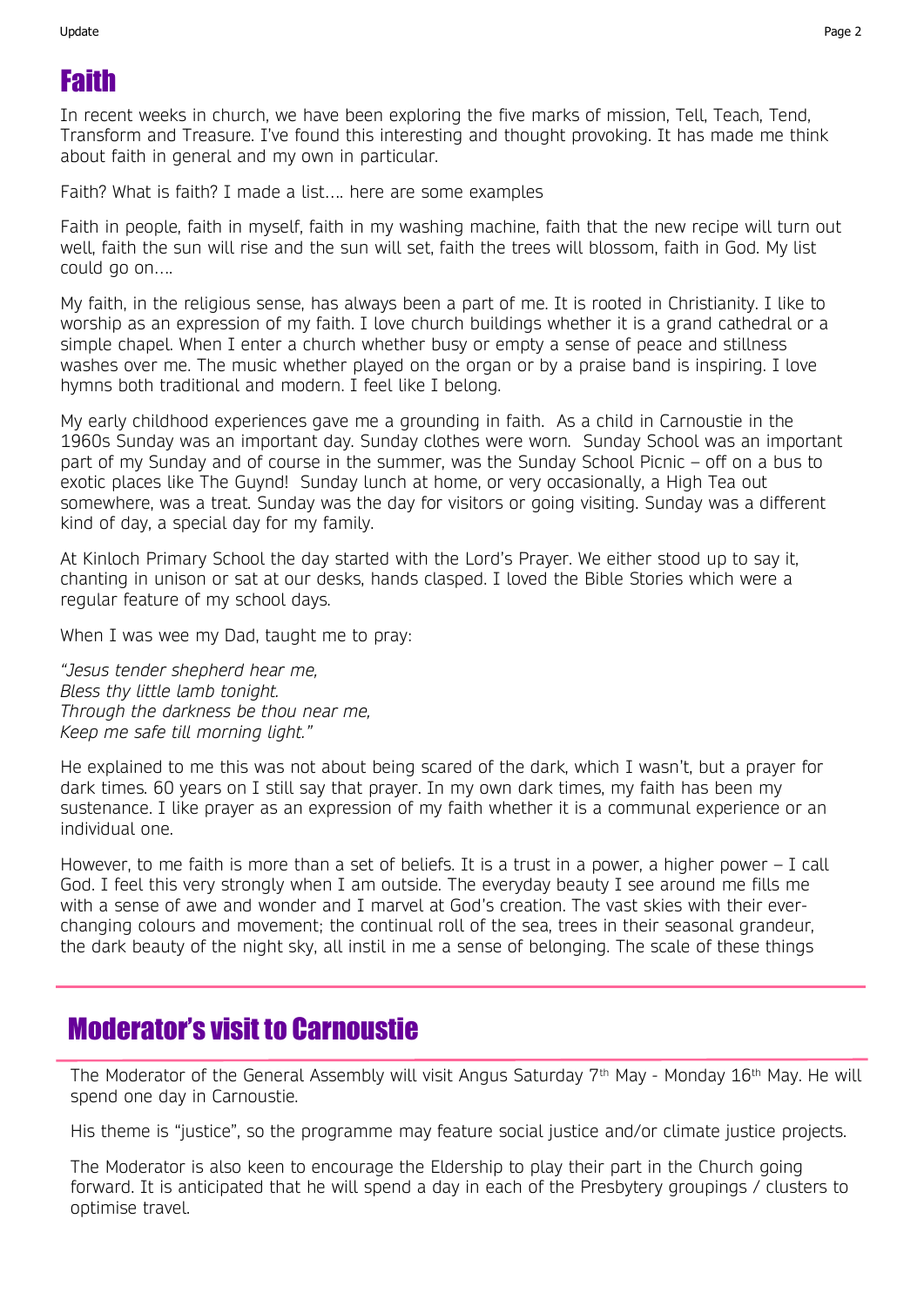# MUSINGS FROM THE MANSE



# *Dear friends,*

As you read this, Holy Week and Easter will have come and gone but as I write this edition of "Musings from the Manse", I am still knee deep in planning and writing for all the extra services of Holy Week and Easter. Although I adore all the sparkle and excitement of Christmas time, Easter time is a very special time, and I am always moved by the sombre, tension-filled journey through Holy Week until at last we rejoice in the resurrection joy that Easter morning brings.

As the writer of Ecclesiastes says, " there is a time for everything and

a season

for every activity under the heavens…..a time to weep and a time to laugh. "

Right now, as a congregation, we are moving through one of those tense and sombre times.

As we begin to meet with other congregations to discuss the Presbytery Mission Plan and what it may mean for the congregations in Carnoustie, there will be difficult and painful decisions to be made.

This is a time to face facts. Things cannot be as they have always been. The Presbytery Mission Plan for Angus means that there will be a 35% cut in ministries and 40% of our buildings will close.

This is a time of difficult choices. No parish or congregation or ministry is immune. There will be loss and as with any type of loss or bereavement there will be shock and numbness, anxiety and denial, and even anger.

This is a time to embrace change. Change can feel frightening and threatening. It can feel very much like "a time tear down" and "a time to uproot" but it can also be a time of excitement and a time to try new things, "a time to plant" and "a time to build".

All this of course we wouldn't choose but we have to deal with it.

This is the time.

By the time we get to our Annual Stated meeting (before the end of June) the way ahead for Carnoustie Panbride Church should be a little clearer and I look forward to sharing with you a little of what the future may look like for the churches in our town.

Right now it does indeed feel very much like we are journeying through the dusty tension filled streets of Jerusalem during Holy Week never quite sure what awaits us around the next corner but we know too that we are people of the Resurrection and that although there will be a "time to mourn" , there will be a "time to dance" again. We look forward in faith expecting that God will bring new life to our congregation and to our community by the same mighty power with which he raised Christ from the dead.

# *Blessings Annette*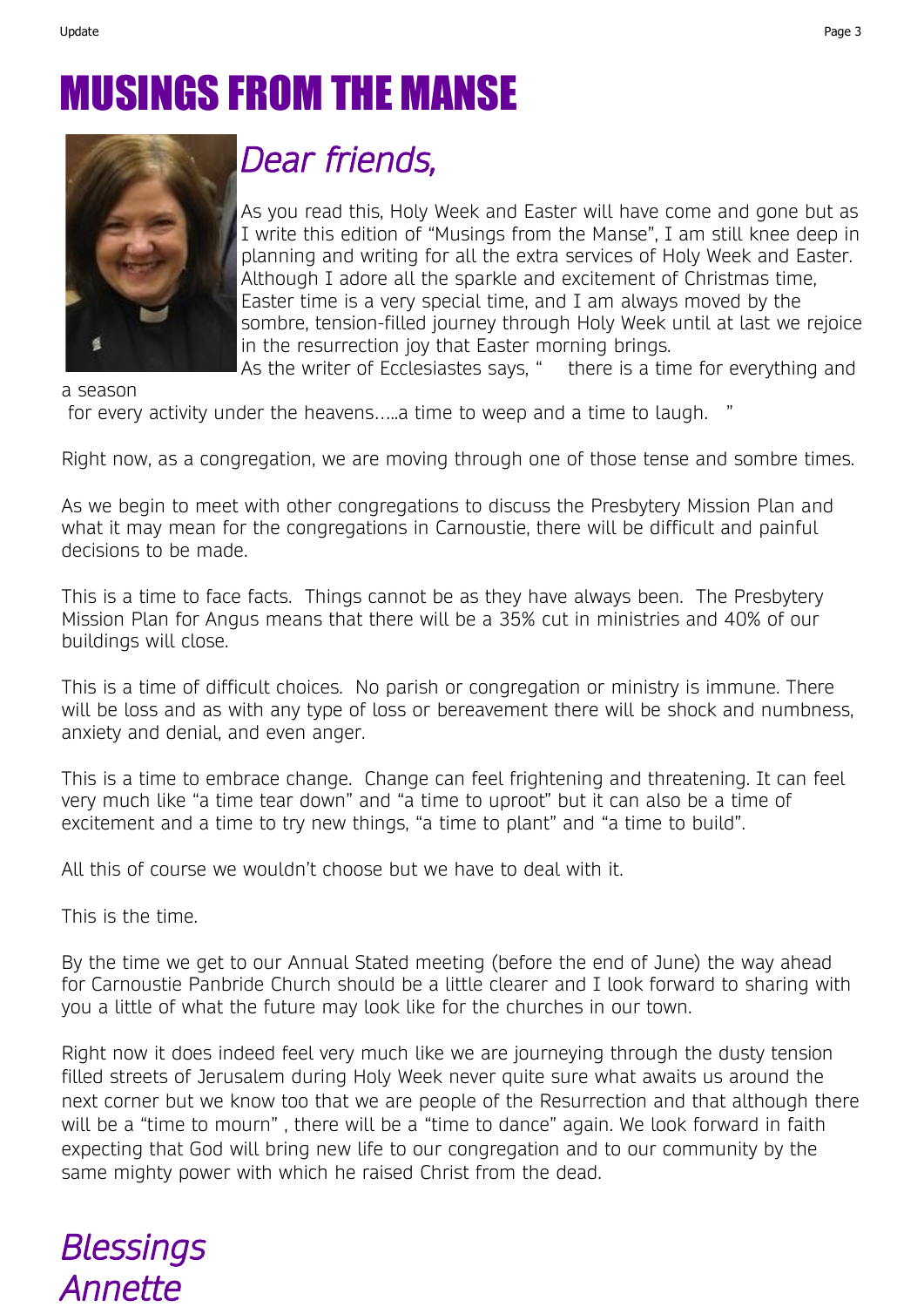## Revision of Covid Guidelines

At the time of writing this article the changes in Scottish Government guidelines announced recently have been implemented in so much as a face mask should still be worn on entering, moving around in and leaving the church. It can be removed once you are seated in the pew of your choice. If anyone feels it appropriate to keep wearing a face mask then they are free to do and while social distancing is not being formally applied as in the past please ensure that you give adequate space to those close proximity to you.

As of Sunday 11th April singing without a mask was allowed, there was no requirement to repeat the Lord's prayer quietly, pew cushions were in place in all pews having been appropriately cleaned and sanitised, hymn books and pew bibles were available for use.

Hand sanitiser was still available on entry and exit of the church and halls and provision to ensure good ventilation was still being followed.

The next Scottish Government announcement is planned for 18th April but it will be a few days later before the Church of Scotland Covid team circulate their interpretation for churches to consider. This copy of UPDATE will be printed by then and any further changes will be announced in whatever seems to most appropriate to let members know of any subsequent

#### Thinking Ahead Group

In the November issue of UPDATE, it was reported that Wi-Fi had been installed in Newton Church and Sunday morning services have been streamed live most Sundays since then. In addition, two Funeral Services have been streamed so that people not able to attend the Church have been able to view and hear the service. Some members have reported that the sound provision when services are streamed is not as good as they would like and this is something for future consideration.

Extending the Wi-Fi provision to the Office and Halls did not proceed as planned by installing plug in boosters. The decision was taken therefore to hard wire data cabling to these places. Cost of this was approved by the Congregational Board and that has now been completed and Wi-Fi connections via a guest password is now working well as was evidenced when George Gordon gave a talk recently to the Friendship Circle about Bagpipes.

With the focus on the Wi-Fi installation we have not made as much progress on the revision of our WEB site as we had planned but we are now close to getting the draft of the new look pages and then arranging a training session so that making changes to and updating the content is a much more manageable job than it has been in the past.

It is intended that, while the major tasks of installing new technology into Newton Church, the Church Office and our suite of Halls and overhauling our WEB pages is close to being achieved the Group will continue to meet and consider in which ways we can further enhance the sound and vision of both live and streamed services.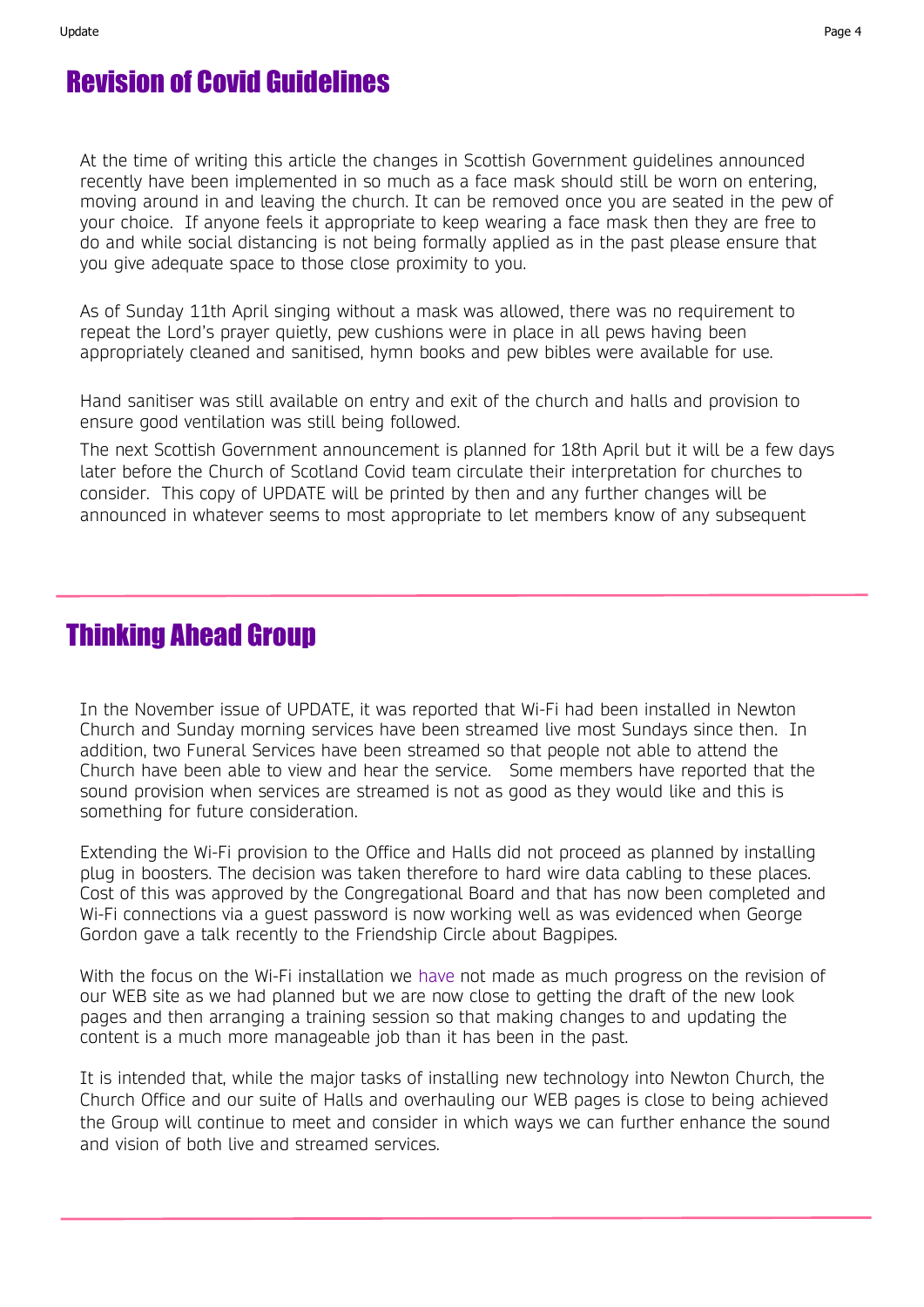### Five Marks of Mission

In the last edition of UPDATE there was an introduction to the Five Marks of Mission which will be very prominent aspects if church life in the years ahead.

This article, as was the first, has been prepared by using the series of articles on the subject in Life and Work written by Thomas Baldwin, Deputy Editor of the magazine . The Minister has also been preaching on the Marks of Mission during the season of Lent.

The second of the five Marks is "To teach, baptise and nurture new believers." That is after all what Jesus told his followers to do. It is also unarguable that the context that the church is working in is discouraging to say the least with the majority of Scots now saying that they are not religious.

There are however churches that are bucking this trend. It is also well known that during the Covid lockdowns there were regularly more people tuning into services on the internet/social media than regular attenders at church.

Social media such as Facebook and You Tube are now a stable part of life for many people and by installing Wi-Fi in the church and halls enhances our ability to live stream services and create another platform to reach non-members/non-believers to hear and learn about the beliefs of the church.

Attracting new members is, after all, about relationship building as well as telling people what you can do for them. We have to listen to them and find out what they have to offer. Showing people that we are listening to them, value their opinion and their input and thank them when we get an idea which can benefit others in the community.

To attract new members we, church members, have to get out of our "Christian bubble" and talk to non-Christian about our faith. It is all about creating stepping stones, making the path a bit more clearly signposted. Evidence shows that nurturing new believers takes time and while it might feel like slow progress to begin with once there is some progress that can become a momentum of its own.

If we do not try to do something about arresting the decline in membership the not too distant future is clear to see. We have to take this Mark of Mission on board to provide a more secure

#### A Poem

The 21st of March was World Poetry Day. The poem below is one of the favourites of a former Moderator of the Church of Scotland.

#### Come to the Edge by Christopher Logue

Come to the edge, We might fall. Come to the edge, It's too high. COME TO THE EDGE! And they came, And he pushed, And they flew.

Who is the 'he'? A father teaching a child to dive into a pool.

Or

A saviour teaching the doubtful to take that great, troubling, exhilarating step into the unknown , to be upheld by the invisible of the air, to dip and to fly into an imaginative future that is already held in the hands of an ever present God.

The changing church may well take us to the Edge – will we have the courage to fly?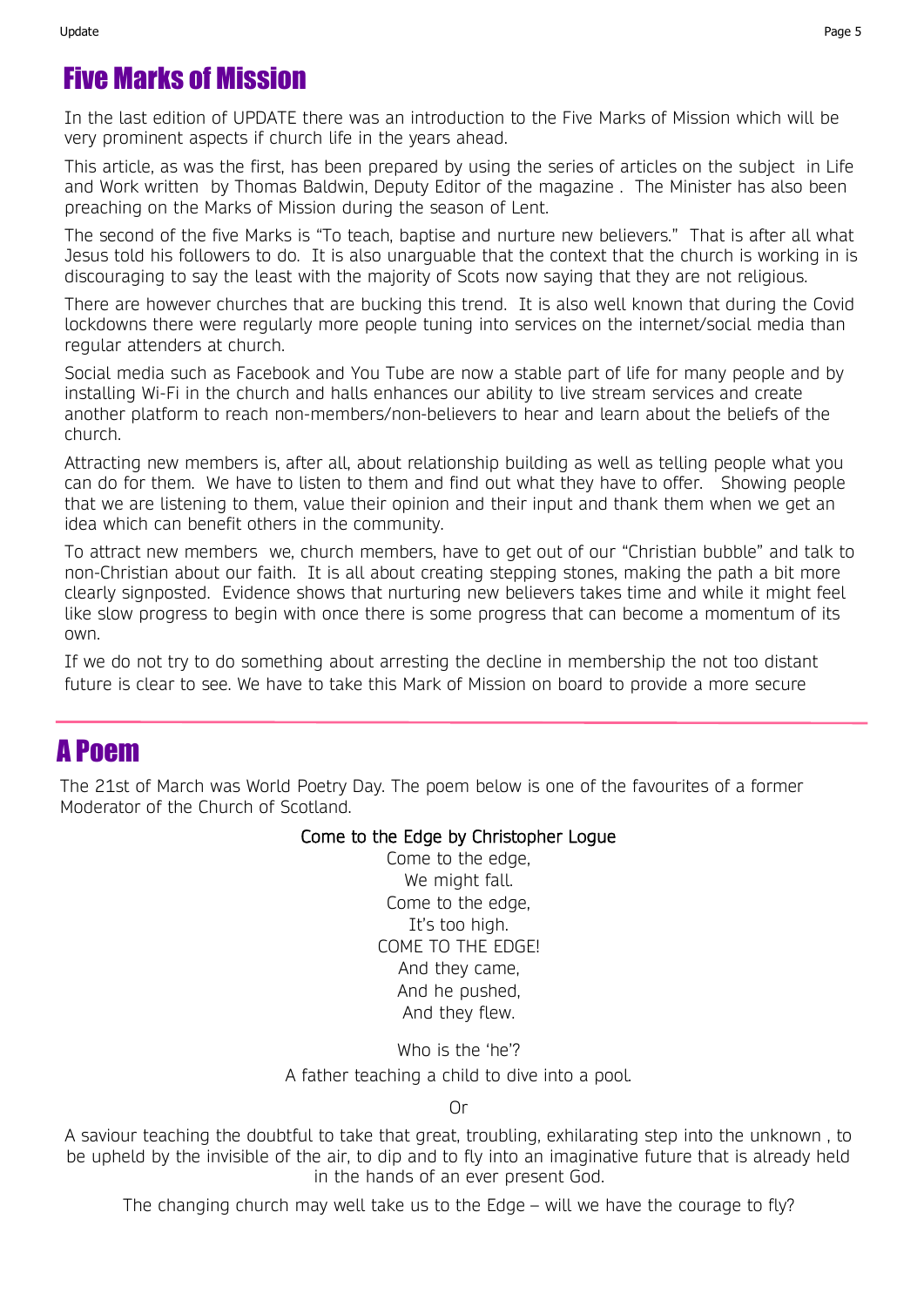# Help us to deal with Disruption, Changing, Transforming

Father of lights,

with whom there is no variation or shadow due to change, thank You for the eternity of Your love and the constancy of Your purpose. Enable us to adapt to a world with virus variants, climate change and millions of migrant people desperate for sanctuary and inclusion. Empower us to act for a world where children are safe and nurtured, where all have access to a home, an education and a living wage. Father of lights, may we embody change for a brighter, better world.

Jesus Christ the same yesterday today and forever, thank You for saving us from sin and wilfulness. Enable us to adapt to a church structure that is changing shape and whose walls are crumbling but whose Head and Foundation Stone remain unchanged.

Empower us as members of the body of Christ charged with good news to walk humbly alongside, to love tenderly and to act justly towards the poor, the outcast and the powerless and all whom You came to save. Jesus Christ the same yesterday, today and forever, Your mission, our mission has not changed.

Transforming Spirit, who makes us a new creation in Christ, the old has passed away and behold, the new has come. Inspire and encourage those who are Your change-makers. Give hope and courage to those who fear change. Bless with faith and strength those for whom change has meant deep loss. Transforming God, in Father, Son and Spirit, recreate us in Your love and make us fit for Your purpose in the world.

Amen.

## Needles and Pins Group

The Group is starting back again on Tuesday, 19th April at 10.30 in the Session Room at Newton Church. We look forward to seeing our old friends again and hopefully get some new members to the group. Anyone interested in hobbies or crafts would be especially welcomed as we could do with some fresh ideas for our stall at any future fundraising event. We plan to meet on the first and third Tuesday morning. More information from me on 853919.

#### Men's Breakfast

The men's breakfast resumed on 8th April in Panbride Hall and was enjoyed by those present. Good food, good company and conversation in a relaxed atmosphere. It is planned for this to be a regular event. Look out for announcement of future dates.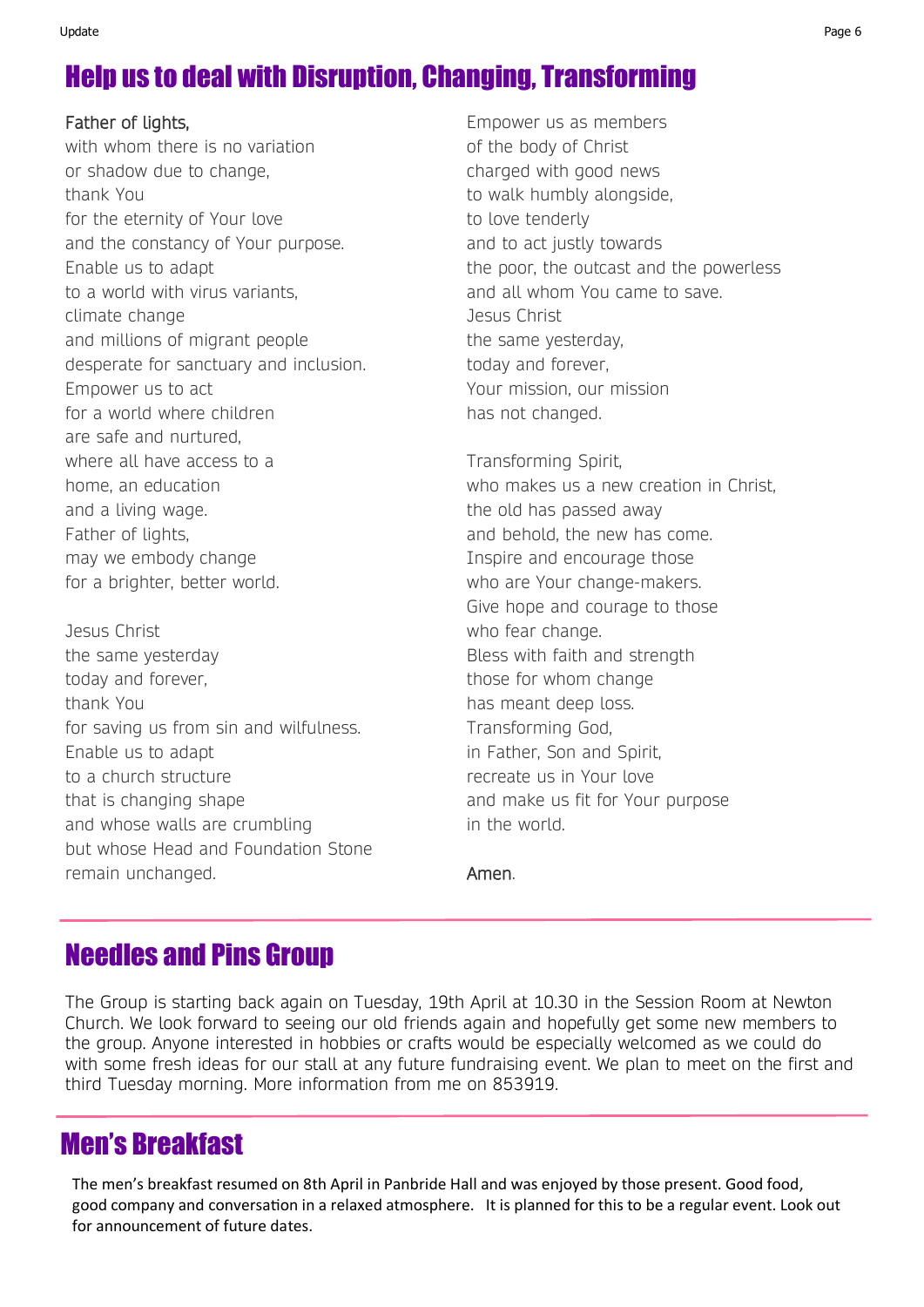JAFFA

# JAFFA Jesus and fun for all

Our numbers are still low, but our lovely young folk have been meeting from 11-12 on the first and third Sunday of each month, engaging in craft activities, games and discussion. Our focus is on faith in action - caring for others and ourselves and for our world. We would love to welcome more S1-S6 young people.

We have been talking about the terrible difficulties the Ukrainian refugees are facing and have been looking at the vital, humanitarian input of the Red Cross and other organisations. We decided we would try to raise some funds to support this important work and started by holding a mini sale of cupcakes on  $6<sup>th</sup>$  March at the after church coffee gathering. We were amazed that this small venture raised £70. Thank you to everyone involved for your very kind support and much appreciated encouragement.

Our next fundraiser for Ukraine is our **Book, DVD and CD sale on Saturday 30th April from** 9-2 in the Co-op, Carnoustie High Street. We have lots to choose from so please come and have a look. If you have any books, DVDs or CDs you wish to donate please phone 854944 to arrange collection.

We also plan to hold a Plant Sale in May. Susan and Janie

#### **Fog Squad**

Last term we enjoyed exploring Easter by making Easter baskets and decorating egg decorations. We also celebrated Mother's Day by making cards and gifting flowers.

By the time you read this we will have celebrated Easter in the manse garden with our annual Egg Rolling service. The weather was ideal and it was very encouraging to have around 50 adults members of JAFFA and members of the Fog Squadenjoying this traditional service to start Easter

#### Creche

Creche facilities are again available and will be provided on an as and when required basis.It would be appreciated if parents who would like to make use of this facility contact June Black whose telephone number is in the Church Directory on the back page of this issue of UPDATE

#### Friendship Circle

Our meetings have continued with, on 1st March, a presentation on the Association of Men's Sheds, for retired men (and women) to enjoy activities together, from its inception in Australia to a worldwide organisation today. Examples of some of their completed projects were shown.

The meeting on 15th March had Susan reviving Musical Memories and on 5th April, George Gordon gave a very interesting demonstration on the workings of the Traditional Highland Bagpipes.

The final meeting on 19<sup>th</sup> April will include a short review and discussion with the Circle members to enable a programme to be prepared for when meetings begin again in the Autumn. This will be followed by fun activities.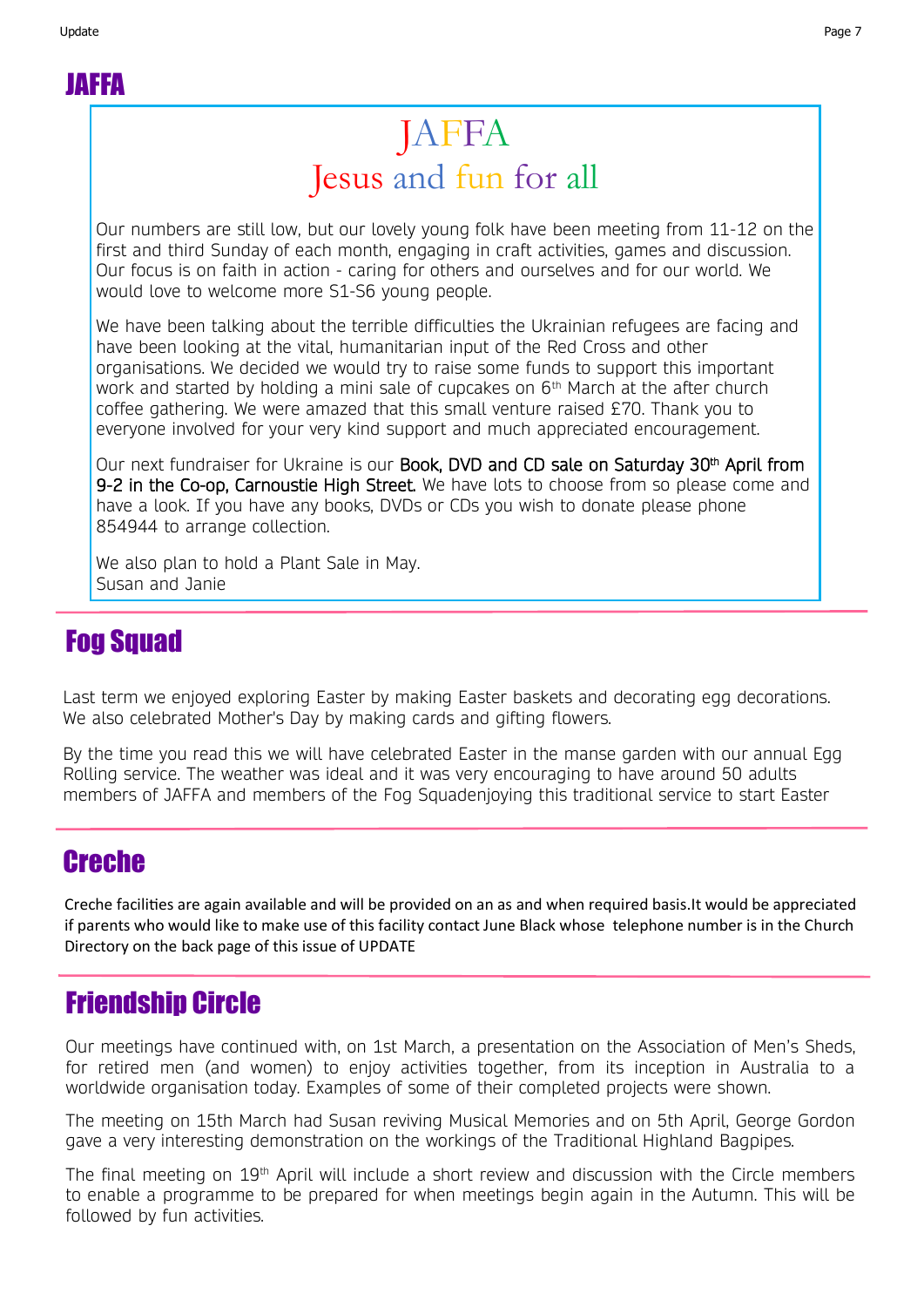#### Christian Aid Week—15th to 21st May

#### In Zimbabwe, the climate crisis is causing aching hunger for families like Jessica's.

The combined effects of the Covid-19 pandemic, conflict, and drought have robbed her of the power to provide for her children.

And 7,000 miles away, the war in Ukraine will drive up food prices in Zimbabwe and around the globe.

Without the fertiliser and food - like wheat and cooking oil - that Ukraine and Russia produce, vulnerable families will be pushed even deeper into hunger.

#### But hope does not disappoint. Hope lives in you.

Your gifts this Christian Aid Week could help Jessica set up water taps on her farm, learn to grow food, and provide seeds that thrive in



drought – giving her all she needs to turn her dry, dusty land into a garden of hope.

Join us this Christian Aid Week, and help turn hunger into hope.

While there will not be a door to door collection for Christian Aid this year envelopes to make a donation will be available at the Church Door from 8th May to 29th May. If you would like to make a donation but unable to get an envelope at the church you can contact Walter Ruark and he will get an envelope to you. His contact details are in the Church Directory on the back page of this issue of UPDATE

#### Fundraising

As cases of the virus are still high, it has been decided to wait until May to have a committee meeting to hopefully arrange future events. Anything to take place in between issues of Update will be announced via a pulpit announcement.

#### Tea and Coffee after Morning service



Tea and Coffee are now being served after the Sunday service. I was planning to start a rota again and would be grateful if anyone who was on the previous rota would let me know if they are available to help. If anyone is interested in joining the team could they could also please let me know on 852088.

May I take this opportunity to thank all who have helped with the tea's and coffee's at any time